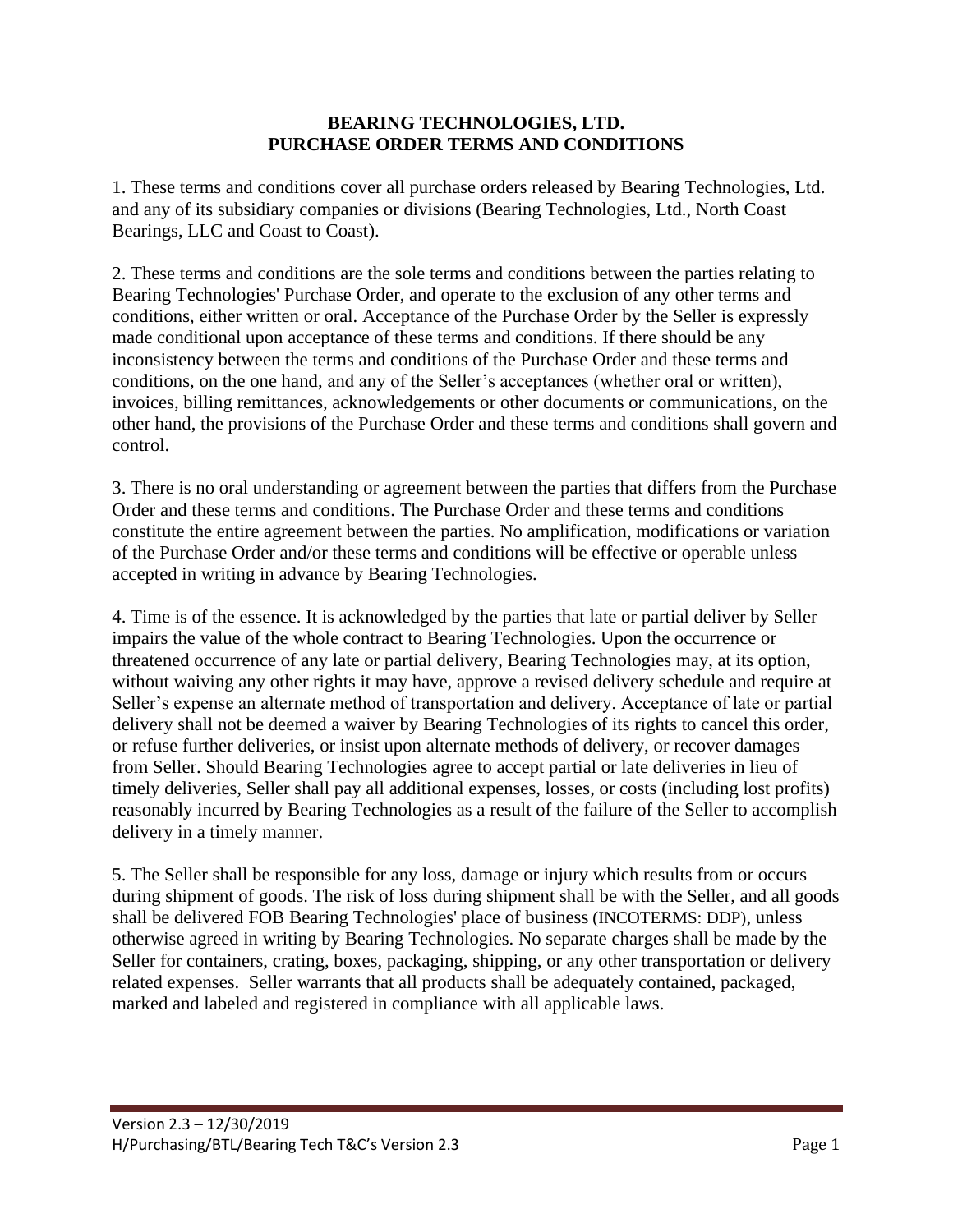6. Goods delivered by Seller are subject to Bearing Technologies' inspection and approval or rejection whether or not there has been prior payment. If goods are rejected as non-conforming, or are found before or after acceptance not to be as warranted, Bearing Technologies may hold or return such goods at Seller's risk and expense, or Bearing Technologies may cancel this order, in whole or in part, and avail itself of any remedies provided for by law and/or these terms and conditions. Seller shall reimburse Bearing Technologies for all reasonable expenses, losses or costs resulting from rejection or revocation of acceptance. The acceptance of any goods by Bearing Technologies shall not be deemed a waiver of Bearing Technologies' rights to cancel the Purchase Order, or to refuse further deliveries, or to seek or collect any damages permitted by law and/or these terms and conditions.

7. Seller warrants that all goods and services delivered pursuant to the Purchase Order shall be free from defects in materials, workmanship and design, shall comply with all specifications, drawings, samples or other descriptions furnished by either party, shall comply with all applicable laws, orders, regulations and standards, shall be suitable for Bearing Technologies' intended purposes, shall comply with all industry and trade standards, and shall otherwise be of high quality and in good working condition. Seller warrants good title to all products and that the products are free from any and all liens, claims, charges, encumbrances and third party rights. The express warranties set forth in these terms and conditions are not intended, and shall not be construed, as a limitation or exclusion of any warranty implied by law or expressly provided by Seller.

8. Seller shall indemnify, protect and save harmless Bearing Technologies, its officers, directors, employees, agents, successors, assigns, licensees, customers and users against all losses or damages caused by the Seller's goods or services, any breach by Seller of the Purchase Order or these terms and conditions, against all royalties, costs, or alleged infringement of any patent, copyright, design rights or other proprietary rights by the goods or services provided hereunder, and against any other loss or damage of any kind or description relating to the goods or services provided hereunder. Seller agrees to provide Bearing Technologies with prompt notice of any communication it receives from any person or company that the goods or services fail to conform with, or have breached, any warranty of any kind or description, including but not limited to any warranty of non-infringement.

9. Bearing Technologies may cancel the Purchase Order at any time, with or without cause, prior to tender of delivery by Seller. Seller hereby waives any damages it may have against Bearing Technologies for lost profits or other consequential or incidental damages caused by the termination of the Purchase Order with or without cause.

10. In the event Seller breaches Purchase Order or these terms and conditions, by failing to make timely delivery, or by delivering non-conforming goods or services, or by breaching the Purchase Order or these terms and conditions in any other respect, then Bearing Technologies shall be entitled to collect from the Seller, in addition to the damages otherwise allowed by law, all costs and attorneys' fees incurred by Bearing Technologies in connection with any negotiations or litigation to recover such damages.